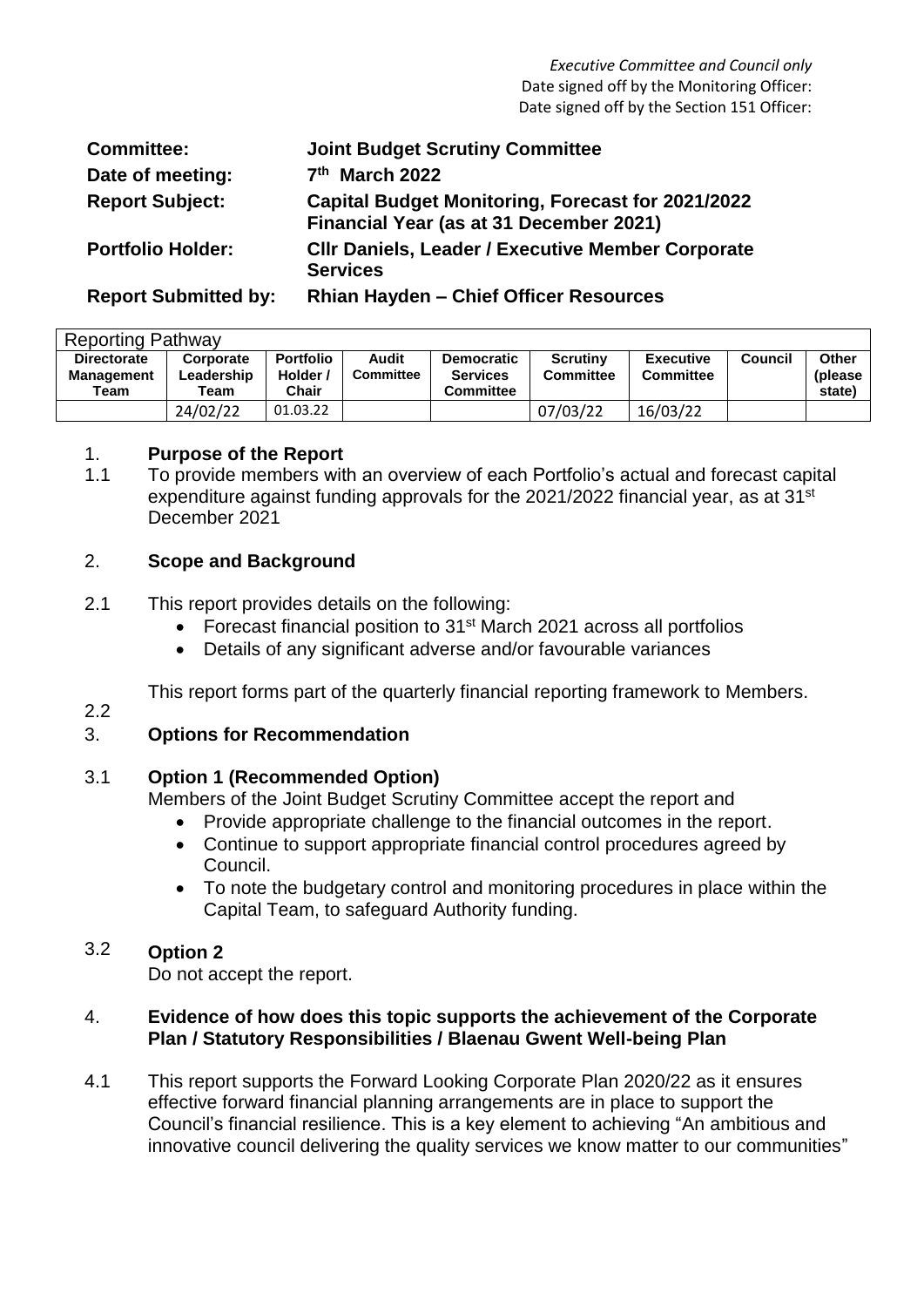# 5. **Implications Against Each Option**

#### 5.1 *Impact on Budget (short and long term impact)*

5.1.1 The overall financial position as forecast at 31st December 2021 indicates an adverse variance of £227,852 against a total in year capital budget of £20.1m.

The overall position across all Portfolios is shown below: -

| Total                       | <b>Future</b> | In year | Actual                                    | Forecast                        | Forecast               |
|-----------------------------|---------------|---------|-------------------------------------------|---------------------------------|------------------------|
| Approvals<br>Q <sub>3</sub> | funding       | funding | Expenditure<br>to 31/12/2021<br>(Month 9) | <b>Expenditure</b><br>2021/2022 | Variance<br>underspent |
| (Dec<br>2021)               |               |         |                                           |                                 | (overspent)            |
| £000                        | £000          | £000    | £000                                      | £000                            | £000                   |
| 65,670                      | 45,551        | 20,119  | 7,177                                     | 20,347                          | (228)                  |

5.1.2 This report has identified significant overspends on the following projects:

# • **Household Waste recycling Centre - £42,752**

The overspend relates to increased costs due to the Covid-19 pandemic & future proofing of the site. Discussions are ongoing with WRAP Cymru & Welsh Government regarding funding the additional expenditure.

# • **Lime Avenue Business Park –£185,096**

The latest anticipated final account advises of a loss & expenses claim for items in relation to unforeseen issues caused by Covid-19 pandemic of £185,096, a reduction of £49,614 when compared to the Quarter 2 forecast of £234,710. Officers are in dialogue with Welsh Government & WEFO project officials to pursue additional funding to mitigate the overspend.

Discussions with funding bodies are currently positive, therefore, it is not proposed that funding for these schemes be built in from the Capital contingency at this stage.

# 5.2 **Risk including Mitigating Actions**

5.2.1 Expenditure against external funding approvals needs to be maximised in order to avoid loss of funding. If significant delays in capital expenditure are anticipated or contract costs rise due to the impact of Covid-19 and inflation pressures, liaison with funding bodies will be required at the earliest opportunity in order to secure approval for funding re-profile.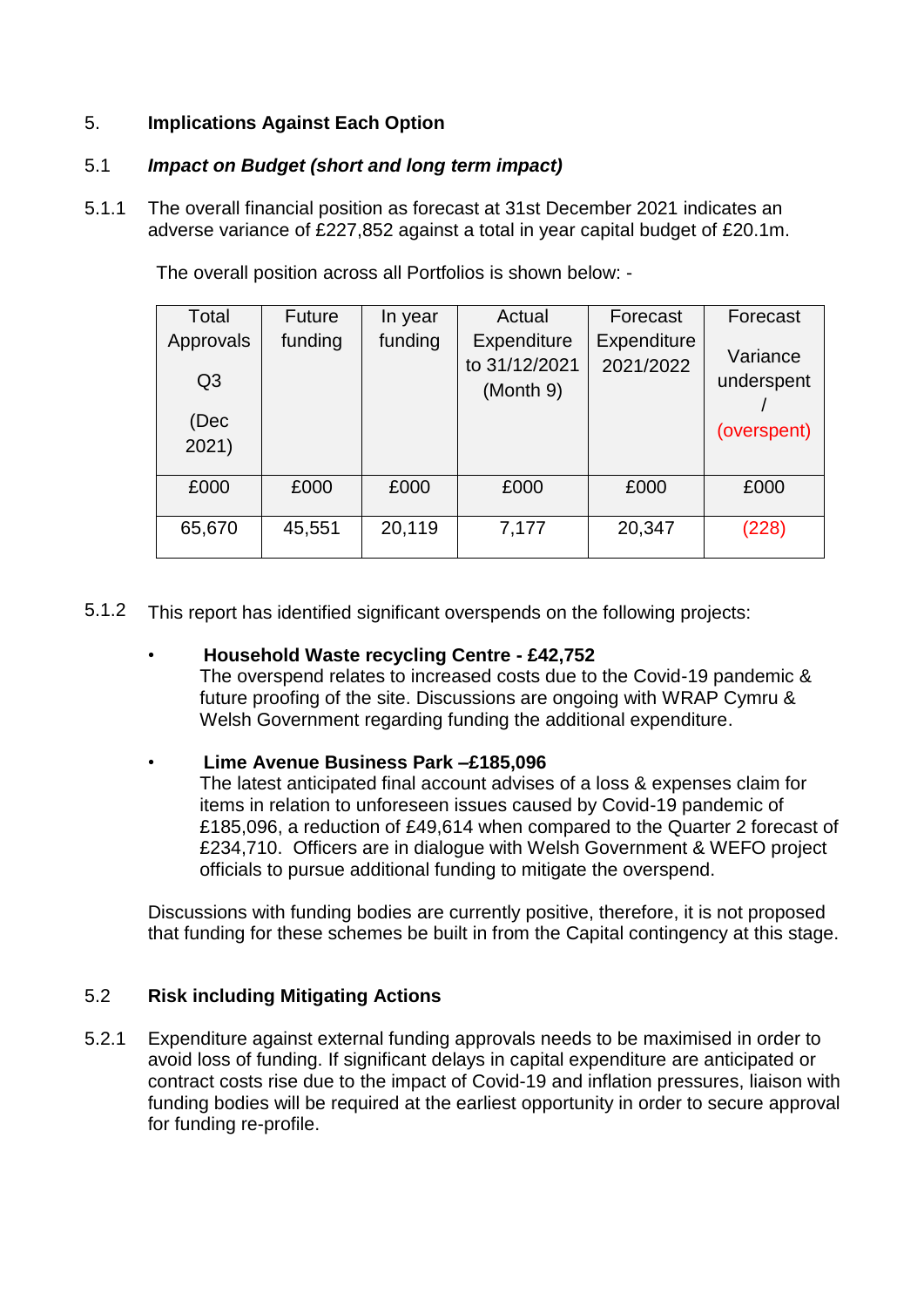- 5.2.2 If funding re-profile cannot be agreed and capital schemes are not kept within budget, then capital reserves may be committed beyond affordable levels, with the consequence that projects that have not yet commenced may be deferred or not undertaken, so impacting upon future Capital Programmes.
- 5.2.3 If capital schemes do not achieve the required level of expenditure within the correct financial year and further peaks of the Covid-19 pandemic results in projects facing significant delay, funding may be lost to the Authority and be detrimental to the Authority's chances of securing future funding.
- 5.2.4 The aforementioned risks are mitigated as far as possible through close working relationship with Budget Holders, Technical Services and external funding bodies such as Welsh Government. This ensures that where possible, funding is maximised or funding amendments are secured should the need arise
- 5.2.5 Where overall funding approvals are likely to be exceeded and additional compensatory funding sources cannot be identified, budget holders will initially report the consequences to the Corporate Leadership Team, including proposals to defer/delete other approved schemes.
- 5.2.6 There is a potential risk of increase in Constructions costs & services following the ongoing situation regarding the UK's Exit from the European Union.
- 5.2.7 The UK's Exit from the EU has been added as an organisational risk to the corporate risk register, whilst a separate, more detailed high level action plan has been developed and is being monitored by the Core Planning Group.
- 5.3 **Legal**  $N/\overline{A}$
- 5.4 **Human Resources** N/A

# 6. **Supporting Evidence**

### 6.1 *Performance Information and Data*

- 6.1.2 The Capital Expenditure Report is attached at Appendix 1.
- 6.1.3 Appendix 2 provides information of funding changes since the second quarter report.

#### 6.2 *Expected outcome for the public*

- 6.2.1 The report details the financial implications for the Council in providing capital investment for the communities of Blaenau Gwent.
- 6.2.2 All forecast overspends and underspends are managed in order that secured funding approvals are not lost and to mitigate any potential adverse impact upon future Capital investment in Blaenau Gwent.